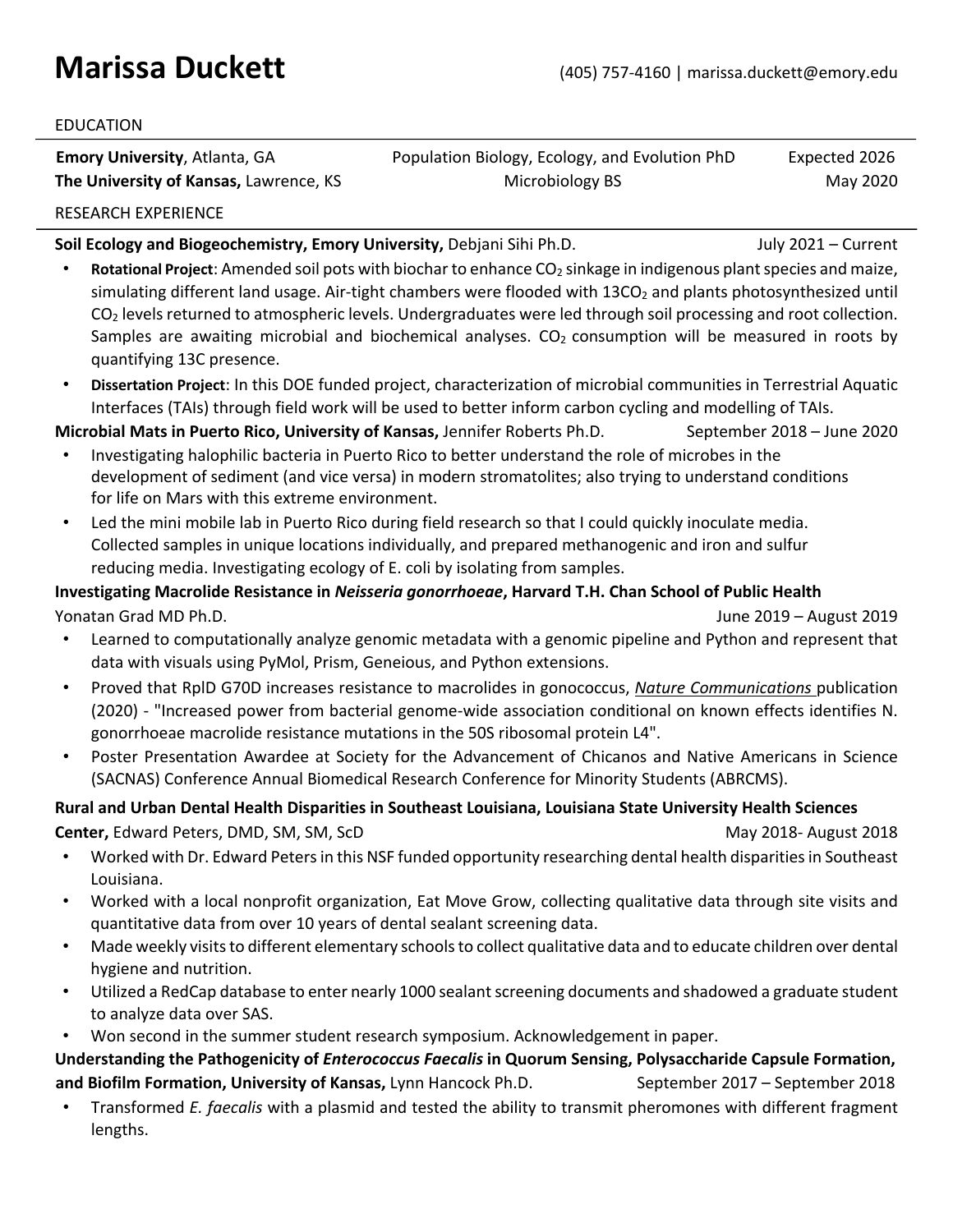• The fragments investigated a protein that recruits RNA Polymerase located just upstream of the RNAP, gradually cutting closer to the protein and RNAP.

# **Epidemiology of Crimean Congo Hemorrhagic Fever Using Differential Calculus, University of Kansas,**

Folashade Agusto Ph.D. November 2016 – May 2017

• Predicted disease trends of Crimean Congo Hemorrhagic Fever (CCHF) in humans and ticks using compartmental SEIR (Susceptible, Exposed, Infected, Recovered) models, MatLab, and handwritten differential equations based on the SEIR model.

## **SEA-PHAGES Through KU and the Howard Hughes Medical Institute, University of Kansas,**

Robert Ward Ph.D. August 2016 – May 2017

- **Semester 1**: Discovered and classified an F Cluster bacteriophage that infects *Mycobacterium Smegmatis* by collecting an outdoor sample, amplifying, isolating, and comparing the bacteriophage with others on the Phagesdb database.
- **Semester 2**: Isolated a single morphology of a phage then sequenced and identified protein function through DNAMaster to annotate genome.
- **My project**: determining heteroimmunity and homoimmunity in phage cluster J, includes bioinformatics and wet lab. My partner and I developed a series of experiments based on lysogeny and spot testing to compare the immunity of J cluster phage Thibault with the other J cluster phages.

#### PROFESSIONAL EXPERIENCE

## **KU Student Housing,** Resident Assistant December 2017 – December 2018

- Maintained safety, health, inclusion, and academic success on my designated floors from freshman to seniors.
- Engaged residents, built community, and responded to crisis.

## **Microbiology, Biology 402, Microbiology Prep Lab Assistant Microbiology August 2017 – January 2018**

• Created solutions and plates, filled tip boxes, and autoclaved waste. Taught techniques and clarified methodologies of common microbiological practices.

## DIVERSITY, EQUITY, AND INCLUSION LEADERSHIP EXPERIENCE

## **Emory Diversifying Graduate Education (EDGE)**, *Ambassador*, *Emory University* September 2021 - Current

- Outreach in Atlanta to educate students about STEM, graduate school, and diversity, equity, and inclusion.
- Ambassador to first generation and historically underrepresented minority undergraduate students within, and outside of Emory, providing advice and education to students interested in pursuing graduate education.

## Alchemists Anonymous, *Writer and Contributor, Dr. Asia Bright* Machanger 2020 - Current

- Writer of popular science think pieces and approachable science answers to the questions of the public.
- Recruitment of guest writers who are underrepresented people in science, prioritizing Black women and queer people of color.
- Live discussion over "walking the tight rope" as a black woman in science. The tight rope as a woman of color is balancing the perception and expression of femininity and race in the workplace in the attempt of acquiring and maintaining respect from colleagues.

# **Initiative for Maximizing Student Development (IMSD)***, Mentor,* Emory University August 2020 - May 2021

- Mentor to historically represented undergraduate students interested in earning a graduate degree in a STEM related field.
- Consistently met with undergraduate students about degree progress, mental health, and consulted with students on various applications.

## **Multicultural Scholars Program,** *Graduate Mentor and Panelist,* University of Kansas August 2020 - May 2021

• Mentor to historically represented undergraduate students interested in earning an undergraduate degree at the University of Kansas.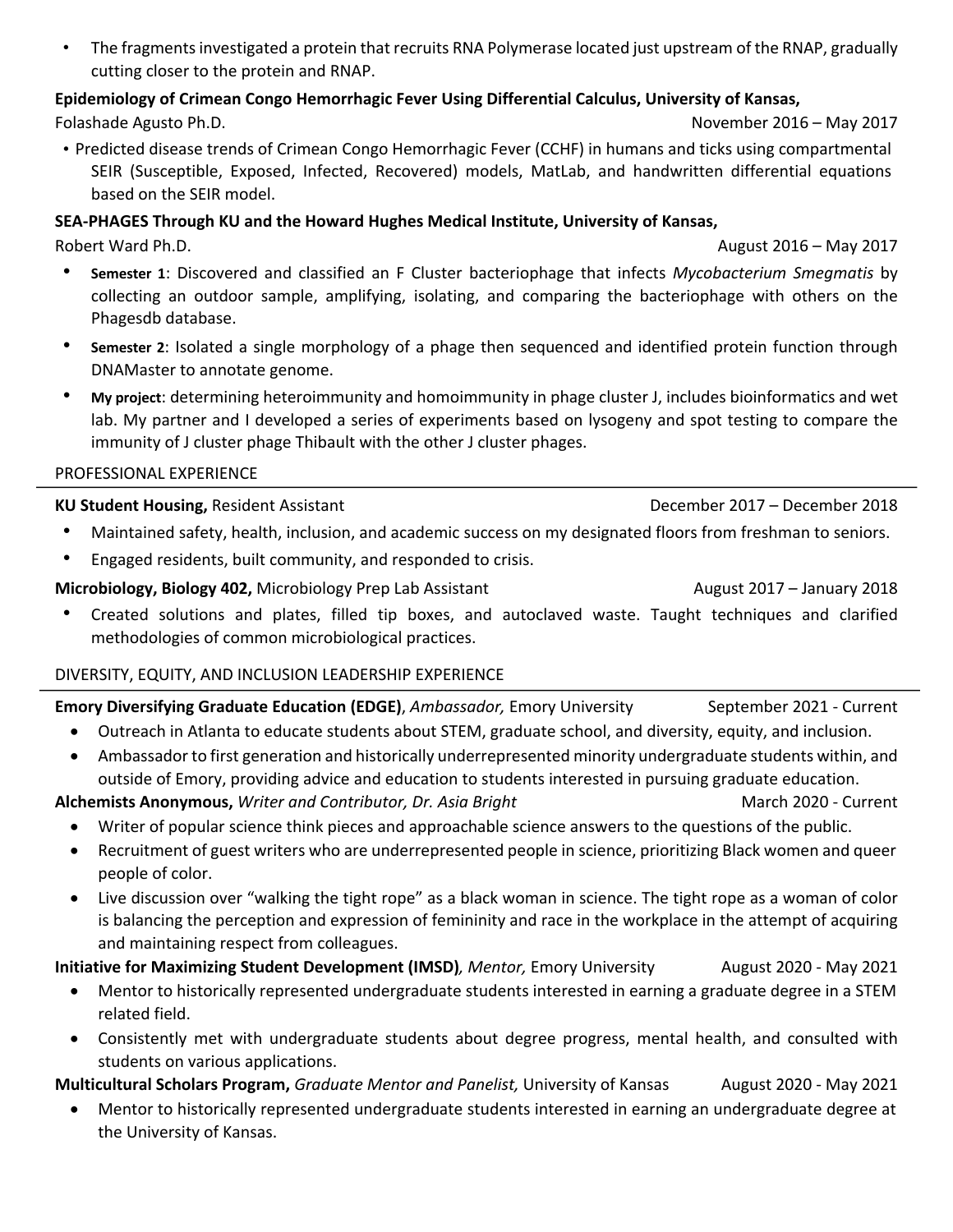- As a panelist I answered student questions about resources and personal experiences at the University of Kansas. Provided advice and resources for graduate school applications.
- Consistently met with undergraduate students about degree progress, mental health, and consulted with students on various applications.

**Office of Multicultural Affairs,** *Faculty Search Committee,* University of Kansas December 2019 - March 2020

- Met with various potential faculty to fill the position of LGBTQ+ Office Director.
- Volunteer for various tasks and student recruitment at the Office of Multicultural Affairs.

**Colors of KU,** *Camp Counselor and Facilitator*, University of Kansas February 2020

- Facilitator of several conversations regarding race, gender, sexuality, and socioeconomic students with students of various backgrounds.
- Constructed simulation activities, facilitated difficult conversations regarding identity politics, and managed student health and wellbeing.

## **Black and STEM,** *Founder and President,* University of KansasMay 2019 – May 2020

- Created this organization to give Black students and faculty a supportive and informative environment to talk about science opportunities and build community.
- Created a link for students to Black faculty in STEM and a link to mentors in the Office of Multicultural Affairs.

# **Out in STEM (oSTEM),** Presenter and Secretary, University of Kansas May 2019 - May 2020 May 2020

- QueerX (like TedX) presentation entitled Micro-organisms and Micro-aggressions, presenting the concept of microaggressions to a largely queer white community. Microorganisms can acquire in the body until the microbe-load is high enough to infect a larger organism. Microagressions can build in the body and plague the body like an infection, mentally and physically.
- As secretary, I kept meeting notes, managed social media, facilitated meetings, and contributed meeting ideas.

## **KU Public Health Brigade,** *Director and Founder*, University of Kansas August 2016 - June 2017

- Recruited members to travel to Nicaragua and participate in community improvement projects.
- Managed safety, wellness, flights, and transportation for a group of 15 young adults.
- Built sanitation stations, created and laid concrete, and dug trenches for pipes, and gave public health and hygiene lessons for one week in a Nicaraguan community.

## **Jayhawks Breaking Barriers**, *Presenter and Mentee*, University of Kansas January 2017 - May 2017

- Created an infographic about disparities of women in STEM, then presented this research to organizational mentors, donors, and partners at our symposium where we were all named STEM Leadership Ambassadors.
- Reached out to a post-doctoral student mentor and an industry employee in Kansas City for career advice and for infographic advice.

Youth Leadership Exchange (YLX), *Student Philanthropist*, Oklahoma City, OK August 2015 – May 2016

- Collaborated with other students to find a charity in need of financial aid.
- Liaised with representatives of the foundations to raise the necessary funds.
- Met with officials of nonprofit organizations to determine why they needed our help and what use their funds would have on the community.

## HONORS AND AWARDS

## **Emory University**

## 2020

- Centennial Scholars Fellowship
- Initiative for Maximizing Student Development NIH Fellowship
- Graduation with University Honors
- Graduation with Molecular Biology Departmental Honors
- Tradition of Excellence, Service and Academic Award
- Be U at KU Activism Award
- Mary Townsend Volunteer Award

**University of Kansas**

2020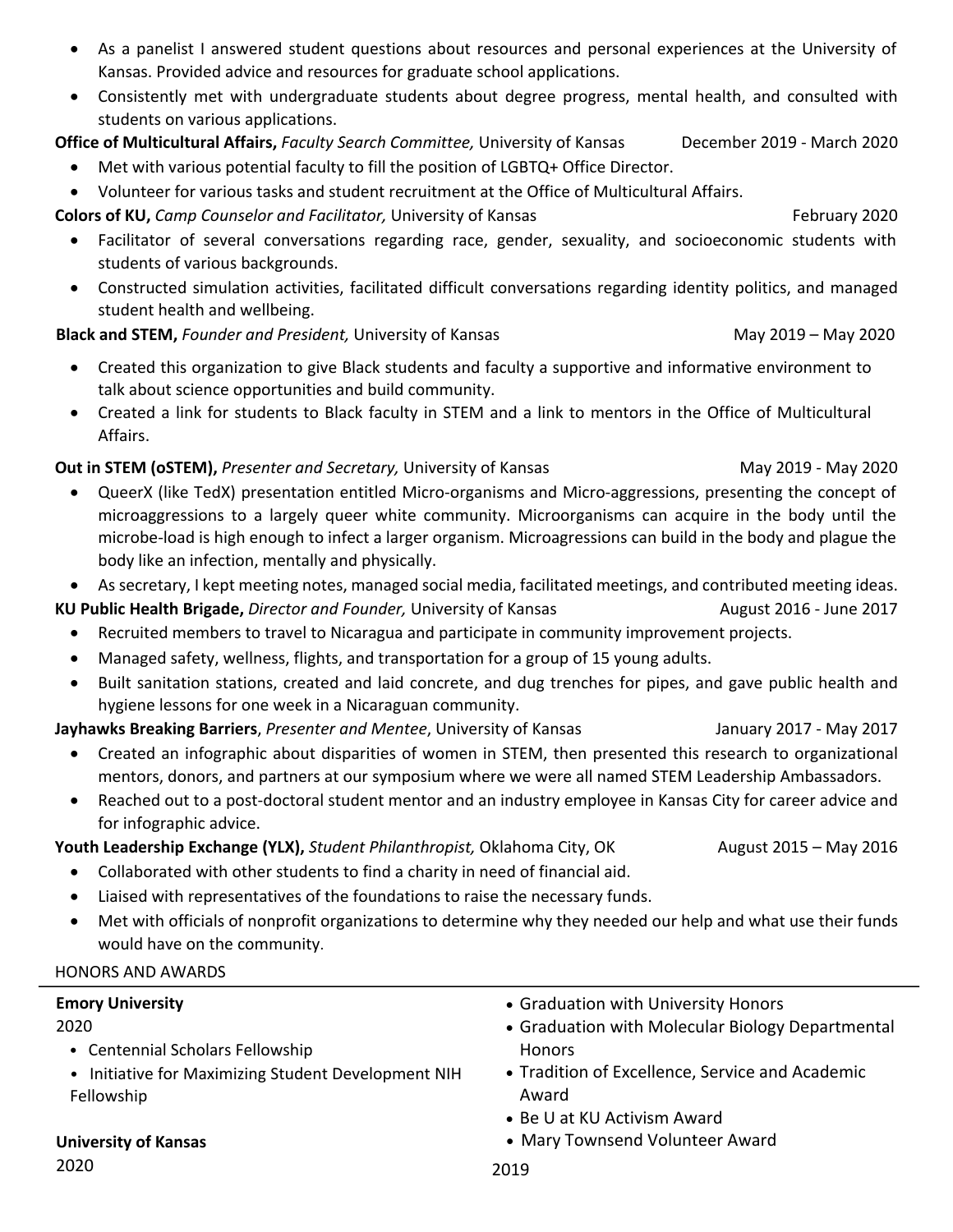- Poster Presentation Awardee Society for the Advancement of Chicanos and Native Americans in Science (SACNAS)
- Poster Presentation Awardee Annual Biomedical Research Conference for Minority Students (ABRCMS)

#### 2018

- McNair Research Scholar (2018-2020)
- Poster Presentation Awardee LSUHSC REU Summer Symposium
- College of Liberal Arts and Sciences Honor Roll 2017
- Initiative for Maximizing Student Development NIH Fellowship (2017-2020)
- University Honors Program (2017-2020)
- Honors Opportunity Award Winner (2017-2019)
- Jayhawks Breaking Barriers, STEM Leadership Ambassador

#### 2016

• Multicultural Scholars Program Natural Sciences and Math Scholar (2016-2020)

- KU Excellence Scholar (2016-2020)
- President's Volunteer Service Award
- Ronald McDonald House Scholar

#### PUBLICATIONS

Ma, K.C., Mortimer, T.D., **Duckett, M.A.** et al. Increased power from conditional bacterial genome-wide association identifies macrolide resistance mutations in *Neisseria gonorrhoeae*. Nat Commun 11, 5374 (2020). https://doi.org/10.1038/s41467-020-19250-6

PRESENTATIONS **(**O = oral, P = poster, \*= Awardee)

**Duckett, M.A.,** (2021) Pharmacognosy In The Quave Lab: Isolating Medicinal Compounds. *Emory Initiative for Maximizing Student Development (IMSD) Virtual Symposium*, Atlanta, GA. O\*.

**Duckett, M.A.,** Ma, K.C., Mortimer, T.D., Grad, Y.H., (2019). RplD G70D Increases Macrolide resistance in *Neisseria gonorrhoeae*. *ABRCMS 2019*, Anaheim, CA. P\*.

**Duckett, M.A.,** Ma, K.C., Mortimer, T.D., Grad, Y.H., (2019). RplD G70D Increases Macrolide resistance in *Neisseria gonorrhoeae*. *SACNAS 2019*, Honolulu, HI. P\*.

**Duckett, M.A.,** Ma, K.C., Mortimer, T.D., Grad, Y.H., (2019). RplD G70D Increases Macrolide resistance in *Neisseria gonorrhoeae*. *Harvard School of Public Health Summer Student Symposium*, Boston, MA. P.

**Duckett, M.A.,** Roberts, J.R. (2019). Genetic and Physiologic Diversity in Microbial Mats: An Investigation of a Microbiome and Surrounding Sediment In Guanica, Puerto Rico. *University of Kansas Student Research Symposium*. Lawrence, KS. P.

**Duckett, M.A.,** Roberts, J.R. (2019). Genetic And Physiologic Diversity In Microbial Mats: An Investigation of a Microbiome and Surrounding Sediment In Guanica, Puerto Rico. *University of IMSD Student Research Symposium*. Lawrence, KS. P.

**Duckett, M.A.** (2019). Microorganisms and Microaggressions. *University of Kansas QueerX Talks*. Lawrence, KS. O.